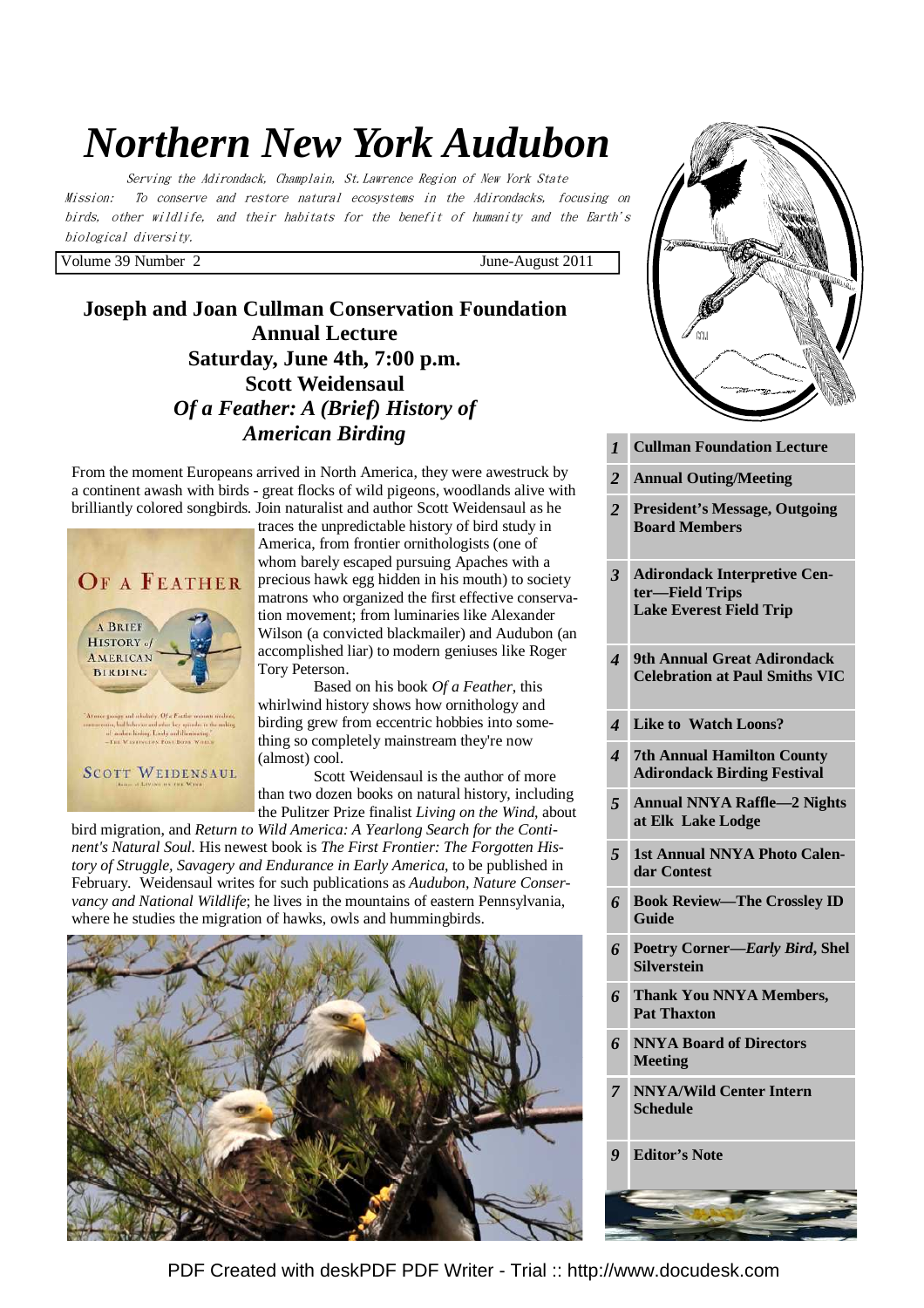## **NNYA Northern New York Audubon, Inc.**

#### **Board of Directors**

**President Charlotte Demers Newcomb (518) 582-2157 Vice-President Larry Master, PhD Lake Placid (518) 645-1545 Treasurer Leslie Karasin Saranac Lake (518) 891-2193 Secretary Mary O'Dell Bloomingdale (518) 354-8235** 

 **Joan Collins** *Long Lake*   **Jorie Favreau, PhD** *Tupper Lake*  **Leah Filo** *Tupper Lake*  **Glenn Johnson, PhD** *Potsdam*   **Brian McAllister** *Saranac Lake*   **Melanie McCormack** *Keene*   **Peter O'Shea** *Fine*   **Angelina Ross** *Canton* **John Thaxton** *Keene* **Pat Thaxton** *Keene*   **Mary Beth Warburton** *Potsdam*   **Eileen Wheeler** *Canton* **Kathleen Wiley** *Keene* 

**Northern New York Audubon, Inc. A chapter of National Audubon Society serving the Adirondack, Champlain and St. Lawrence regions of northern New York, including Clinton, Essex, Franklin, Hamilton and St. Lawrence counties.** 

### *Correspondence and Membership Information*

**Northern New York Audubon PO Box 488 Keene Valley, New York 12943- 0488** 

**John Thaxton, Newsletter Editor PO Box 488 Keene Valley, NY 12943-0488** 

**NNYA Web Site: www.nnya.org Charlotte Demers, Web Master**

*Northern New York Audubon Newsletter* **is published by Northern New York Audubon, Inc.** 

**Vol. 39 No. 2** 

## **Annual Outing/Meeting July 23rd 9:00 am Massena, New York**

Spend a day with NNYA friends and their families in the Thousand Island region of New York. We will meet at 9:00 am at the Wilson Hill Boat Launch just off of Route 131 in Massena, New York. Depending on the weather and people's inclinations we will either do some birding along the causeway, continue on to the Wilson Hill Wildlife Management Area, or head up to Robert Moses State Park (RMSP). All three options will provide some great birding opportunities and will involve a bit of walking on flat, even surfaces. We will bird until about noon and then head over to the pavillion at RMSP where we can enjoy our lunch, rain or shine, and hold a brief meeting that will include a synopsis of our accomplishments over the year and pull the winning raffle ticket for the Elk Lake Lodge stay.

**To bring**: lunch, snacks, beverages, binoculars (swim suit and sunscreen optional).

To register: Email Charlotte Demers @ cdemers@frontiernet.net or Call Charlotte Demers at (518) 582-2157

**Directions:** The Wilson Hill boat launch is located just west of Massena on the Wilson Hill Causeway just 550 feet north of its junction with Route 131. From the east (coming in on Rte 37): take a right onto Willard Road which is about 4 miles from Rte 56/37 intersection, continue down Willard Road to its intersection with Route 131,cross intersection and boat launch will be on the right. From the south (coming in on Rte 56 or 420) take a left onto Rte 37 and take a right onto Willard Road and follow directions above. From the west (coming in on Rte 37), look for Rte 131 on the left approximately 10 miles east of Waddington, next left is the Wilson Hil Causeway.



#### **Presidents Message**

I am sad to see three great people leave the Northern NewYork Audubon Board of Directors and I would like to thank these three individuals for serving our chapter so well—John Brown, Joan Clark and Lee Harper. John has served for over six years on the board, as both a Director and as Treasurer. Joan Clark should be congratulated for her work for NNYA and for seeing her 7000th bird species while on a trip to Asia (a Fork-tailed Sunbird if your counting). Lee Harper was President of the St. Lawrence-Adirondack Audubon Chapter and was instrumental in the successful merger of our two chapters. Thank you John, Joan and Lee for generously giving your time, knowledge and passion to our organization.

 I am excited that our annual outing will be in the Thousand Island region of New York on July 23rd. It's a great area with lots of recreational venues and some fantastic birding opportunities (cabins and campsites available).

**—Charlotte Demers**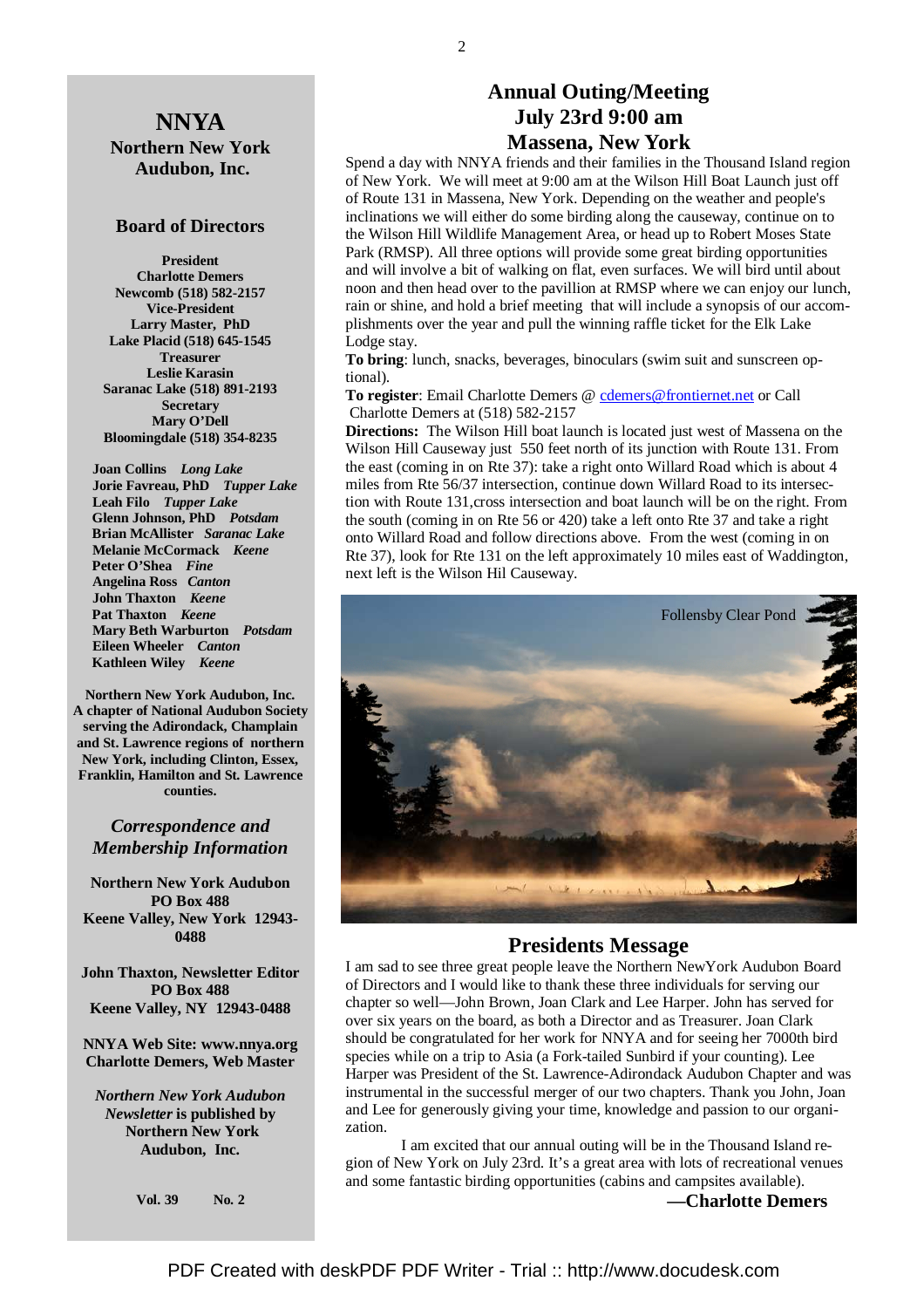## **Saturday June 4th, 2011 Adirondack Interpretive Center (AIC) Newcomb**

**Description**: Hike the lovely trails at the AIC. The trails lead through lakeshore, river, forest, and wetland ecosystems. We hike out to the R. W. Sage Jr. Memorial Trail. The Sage Trail is a loop trail that crosses the Rich Lake Outlet. We'll enjoy an easy walk along the shoreline of Belden Lake through a mixed wood forest that harbors a nice variety of wood warblers.

#### **Time:** 9 a.m.

**Meet:** At the Adirondack Interpretive Center (formerly the Newcomb VIC) main building.

**Leader:** Charlotte Demers

**Registration**: No registration required. For more information, visit the AIC website at: www.ESF.edu/AIC or call  $(518)$  582-2000; or contact Charlotte at  $cde-$ </u> mers@frontiernet.net or (518) 582-2157

# **Saturday July 2nd, 2011 Adirondack Interpretive Center (AIC) Newcomb**

**Description:** The Sucker Brook Trail is a 1.0-mile trail that runs along the outlet to Rich Lake providing opportunities to glimpse mink and otter in the open water as well as heron, waterfowl and loons. The surrounding hardwood forest is a great place to spot pileated woodpeckers and wood warblers.

**Time:** 9 a.m.

**Meet:** At the Adirondack Interpretive Center (formerly the Newcomb VIC) main building.

**Leader**: Charlotte Demers

**Registration**: No registration required. For more information, visit the AIC website at: www.ESF.edu/AIC or call (518) 582-2000; or contact Charlotte at cdemers@frontiernet.net or (518) 582-2157

# **Lake Everest Canoe/Kayak Wilmington, July 8th, 2011**

Lake Everest is the damned up part of the W. Branch of the Ausable River in Wilmington. If one puts in at the town beach and paddles upstream the water remains deep enough to paddle through some very birdy territory before becoming white water. The songs of veeries sometimes fill the air of an evening, we paddle beneath an osprey nest and usually see eastern kingbirds feeding young. The current is quite gentle, which makes for a relaxing paddle.

#### **Leaders:** Pat & JohnThaxton

**Meet:** Lake Everest Beach (left side)

**When:** Friday, July 8, 5 p.m.

**Bring:** Canoe/Kayak and paddles, PFDs, clothing for the weather and binoculars.

**Contact:** Pat & John @576-4232 or jpthax5317@aol.com.

# **Saturday August 6th 2011 Adirondack Interpretive Center (AIC) Newcomb**

**Description:** We will hike The Rich Lake Trail and Peninsula Trail which offer great views of Rich Lake and Goodnow Mountain. The trails lead through lakeshore, river, forest, and wetland ecosystems.The old-growth hemlocks along the trail provide excellent habitat for kinglets, chickadees and juncos. The trail also passes some large glacial eratics and interesting rock outcrops.

**Time**: 9 a.m.

**Meet:** At the Adirondack Interpretive Center (formerly the Newcomb VIC) main building.

**Leader:** Charlotte Demers

**Registration**: No registration required. For more information, visit the AIC website at: www.ESF.edu/AIC or call (518) 582-2000; or contact Charlotte at cde-

mers@frontiernet.net or (518) 582-2157 *Long Lake*

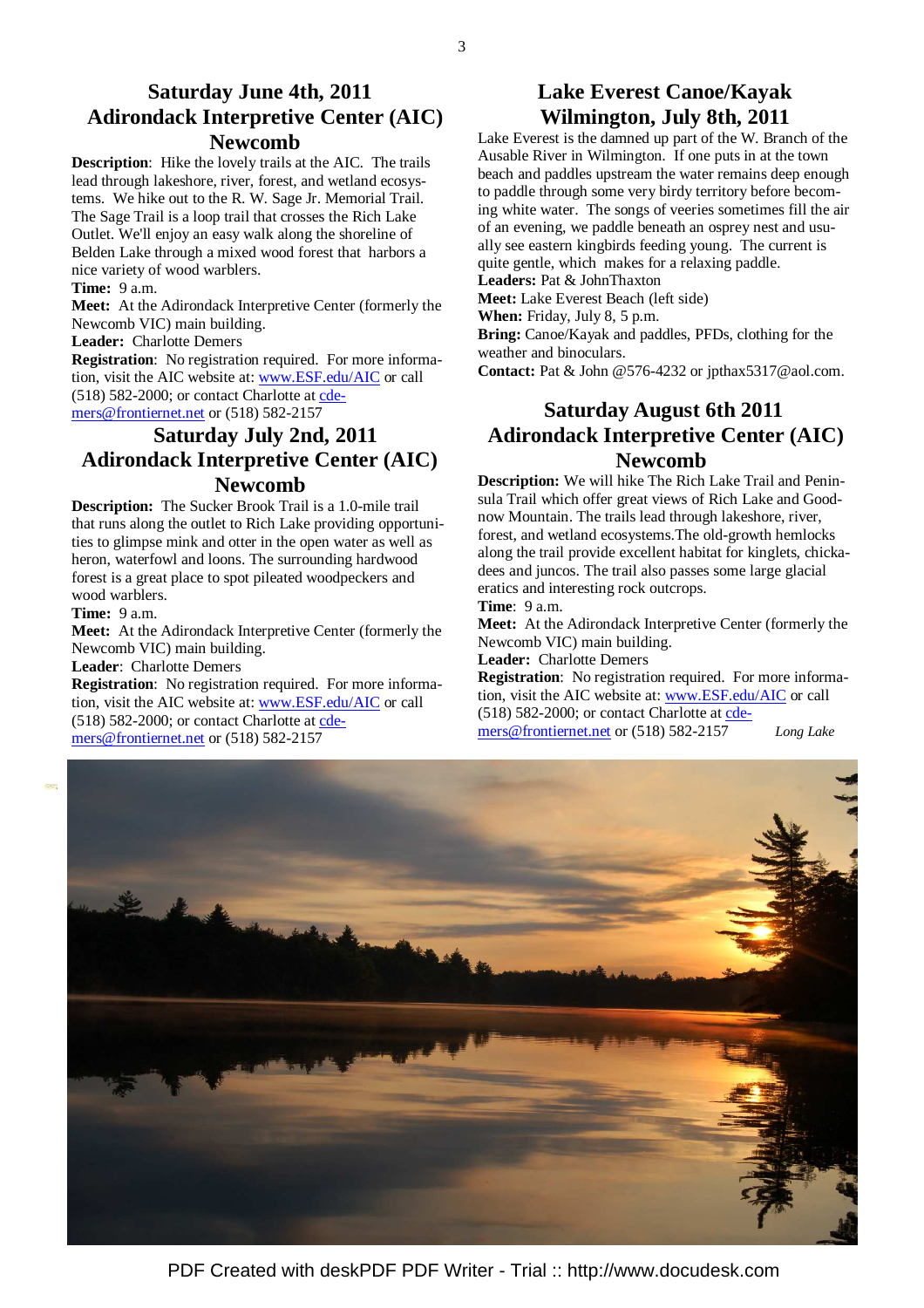### **9th Annual Great Adirondack Birding Celebration Schedule**

*For registration information visit the Paul Smiths Visitor Interpretive Center's web site: www.adkvic.org or call 518.327.3376 for more information.* 

**COST:** In order to provide better services to participants, a few changes have been made to the Great Adirondack Birding Celebration for 2011. Event Registration includes participation in all programs (with the exception of Friday's Boreal Ecology Workshop), lunch, breaks, program materials and a one-year membership in the Adirondack Park Institute, *Friends of the Interpretive Centers*.

> API Member Registration - \$110 Non-API Member Registration - \$125 Saturday Only Registration -\$85 Boreal Ecology Workshop on Friday - \$75 Lunch on Saturday for non-registered guests - \$20 Saturday Night Lecture and Reception for nonregistered guests - \$10 *Call (518) 327-3376 for more information, or visit www.adkvic.org*

**Friday, June 3rd, 2011** 

**9 a.m.-5 p.m.** Check in/Materials**—**Paul Smiths VIC. **10:00 a.m.-4:00 p.m.** Boreal Ecology Workshop at Massawepie Mire\*

**\***(This workshop has an additional fee of \$75) **2:00 p.m.** Wetland Walk @ Paul Smiths VIC **7:00 p.m.-8:30 p.m.** Dessert Reception @ the VIC (preregistration)

**9:00-10:00 p.m.** Owl Prowl @ Paul Smiths VIC **Saturday, June 4th, 2011** 

**7:00 a.m.-11:30 a.m.** Field Trips: Bloomingdale Bog, Madawaska Flow, Mid-River Farm, Spring Pond Bog, Whiteface Mountain

**9:30 a.m.-4:30 p.m.** Vendors @ the VIC

**11:30 a.m.-1:30 p.m.** Lunch @ the VIC

**3:00 p.m.-4:30 p.m.** Teddy Roosevelt Birding Challenge @ the VIC

#### **7:00 p.m.-8:00 p.m. The Joseph and Joan Cullman Foundation Annual Lecture** (@ the VIC)

**Scott Weidensaul, Author, Naturalist and Renowned Bird Expert** 

**8:00 p.m.** Reception and Benefit Drawing @ the VIC **SUNDAY, June 5th**

**7:00 a.m.-11:30 a.m.** Repeat of Saturday's Field Trips



 *All photographs this issue by Pete DeFina* 



# **7 th Annual Hamilton County Department of Tourism/Audubon New York Adirondack Birding Festival**

*Note: Registration is required for each outdoor event (registration is not required for any evening programs).* 

**To Register, call 800.648.5239 or 518.548.3076 Monday-Friday 9:am-4:00pm**

**Friday, June 10th , 2011**

**7:00 a.m.** Walk: Ferd's Bog, Inlet (Boreal Species). **2:00 p.m.** Walk: Forked Lake Road, Long Lake (3 hrs along Raquette River)

**7:00 p.m**. Evening Pesentation: *All About Birds***, Joan Collins**—Long Lake Town Hall (60-90 minutes) **Saturday, June 11th, 2011** 

**7:00 a.m.** Walk: Perkins Clearing—Lake Pleasant (mourning warbler, olive-sided flycatcher—3 hours) **7:00 a.m.** Hike: Fiddler's Pond—Piseco (3 miles, 5-6 hours)

**7:00 a.m.** Hike: Lows Ridge/Hitchins Pond—Long Lake (5-6 hours)

**7:00 a.m.** Canoe: Bog River/Hitchins Pond—Long Lake (5-6 hours)

**2:00 p.m.** Driving Safari: Powley Road—Piseco (3 hours) **4:00 p.m.** Walk: Cedar River—Indian Lake (2-3 hours)

**7:30 p.m.** Evening Presentation: *The Usual Suspects: A Sampler of ADK Speciality Birds,* John Thaxton—Indian Lake Theatre (60-90 minutes)

**Sunday, June 12, 2011** 

**7:00 a.m.)** Hike: Fiddler's Pond—Piseco (5-6 hours) **7:00 a.m.** Walk: Lake Durant Marsh—Blue Mountain Lake (5-6 hours)

**7:00 a.m**. Walk: Northville-Lake Placid Trail—Long Lake (5-6 hours)

**7:00 a.m.** Driving Safari: Moose River Plains IBA—Inlet (5 hours)

**12:00 p.m.** W.W. Durant Cruise: Tribute to Gary Lee— Raquette Lake (2 hours)

# **Like to Watch Loons? Join in the Annual Loon Census on Saturday, July 16th from 8:00-9:00a.m.**

Help the Wildlife Conservation Society look for loons! Join in the Loon Program's Annual Loon Census on Saturday, July 16th, 2011, from 8-9a.m. For more information or to choose a lake to conduct your observations, please email adkloon@wcs.org or call 518-891-8872. To learn more about the Annual Loon Census, visit www.wcsadirondacks.org.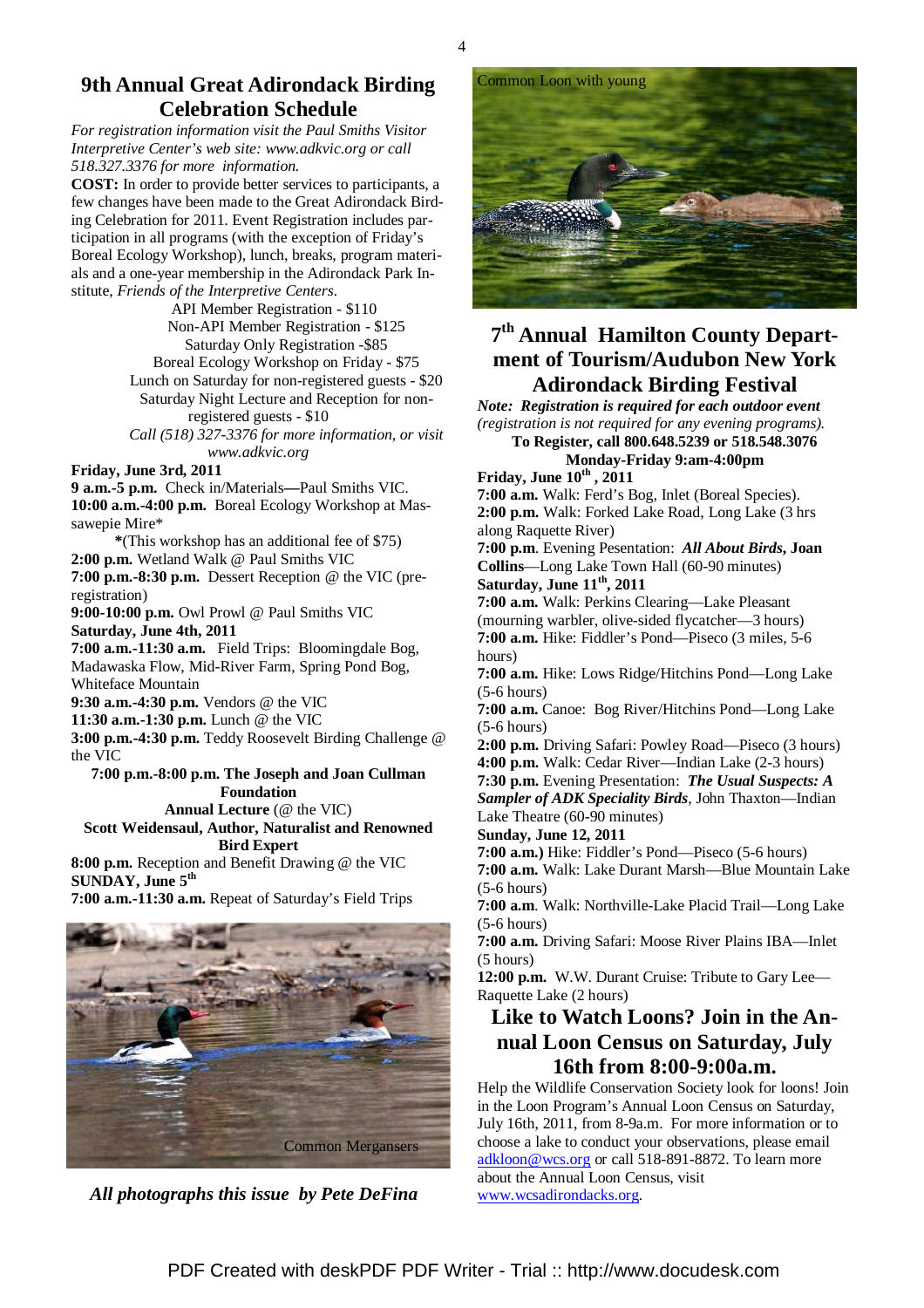# **2011 Northern New York Aububon Raffle—Elk Lake Lodge**

As a member and supporter of NNYA, you contribute to an organization dedicated to conserving and restoring wildlife and their habitats through advocacy and education. All of these programs are funded by donations from NNYA members and other generous supporters. Membership dues only covers approximately 50% of the operational costs of the organization. We need your help to continue to offer a variety of activities and take advantage of educational opportunities.

 This year's raffle prize is a two-night stay at the fabulous Elk Lake Lodge, which National Geographic Magazine called the "jewel of the Adirondacks." Located in a 12,000 acre private forest, Elk Lake reflects the high peaks surrounding it—Nippletop, Blake, Colvin, Dix and McComb. Private trails lead off in all directions, guests enjoy the use of complimentary canoes and rowboats and the stay includes breakfast, a picnic selected the night before and a full dinner. Absolutely unique, Elk Lake Lodge ranks high on everybody's short list. Location, location, location...

 You will be receiving in the mail a book of raffle tickets that are \$5.00 each or the book of six for \$25.00. Please help support NNYA by purchasing or selling tickets. Send your check or money order made out to "Northern New York Audubon" in the envelope provided. If you would like additional raffle tickets please contact Charlotte Demers at (518)582- 2157 or cdemers@frontiernet.net. The drawing for this fabulous prize will be at the NNYA Annual Meeting to be held **July 23rd.** For more information on this event, visit the NNYA web site (www.nnya.org) and click on "events" (or see page 2).



# **The First NNYA Calender Photo Contest**

Calling all photographers and anyone that knows which button to push on their tiny pocket size camera. We've decided that NNYA should produce a calendar that spotlights the photographic talents of our members as well as the beautiful avian species that inhabit our region. We thought it would be fun, and a great fund raiser, to put together a 2012 Calendar. So look through your digital collection of bird pictures and email us some of your best shots. We encourage everyone to participate, from those that speak aperture and f-stop to those of us who use the automatic setting on our camera. Send your digital photos to Charlotte at cdemers@frontiernet.net by August 31st. Your Board of Directors will pick the 12 best photos for the main calendar pictures and sprinkle a few more throughout the calendar. We'll also post them on our website and Facebook page. Make sure to include your name so we can give you proper photo credit; if you remember where and when the picture was taken, include that as well. We'll have the calendar ready for the holiday season - they will make great Christmas gifts.



PDF Created with deskPDF PDF Writer - Trial :: http://www.docudesk.com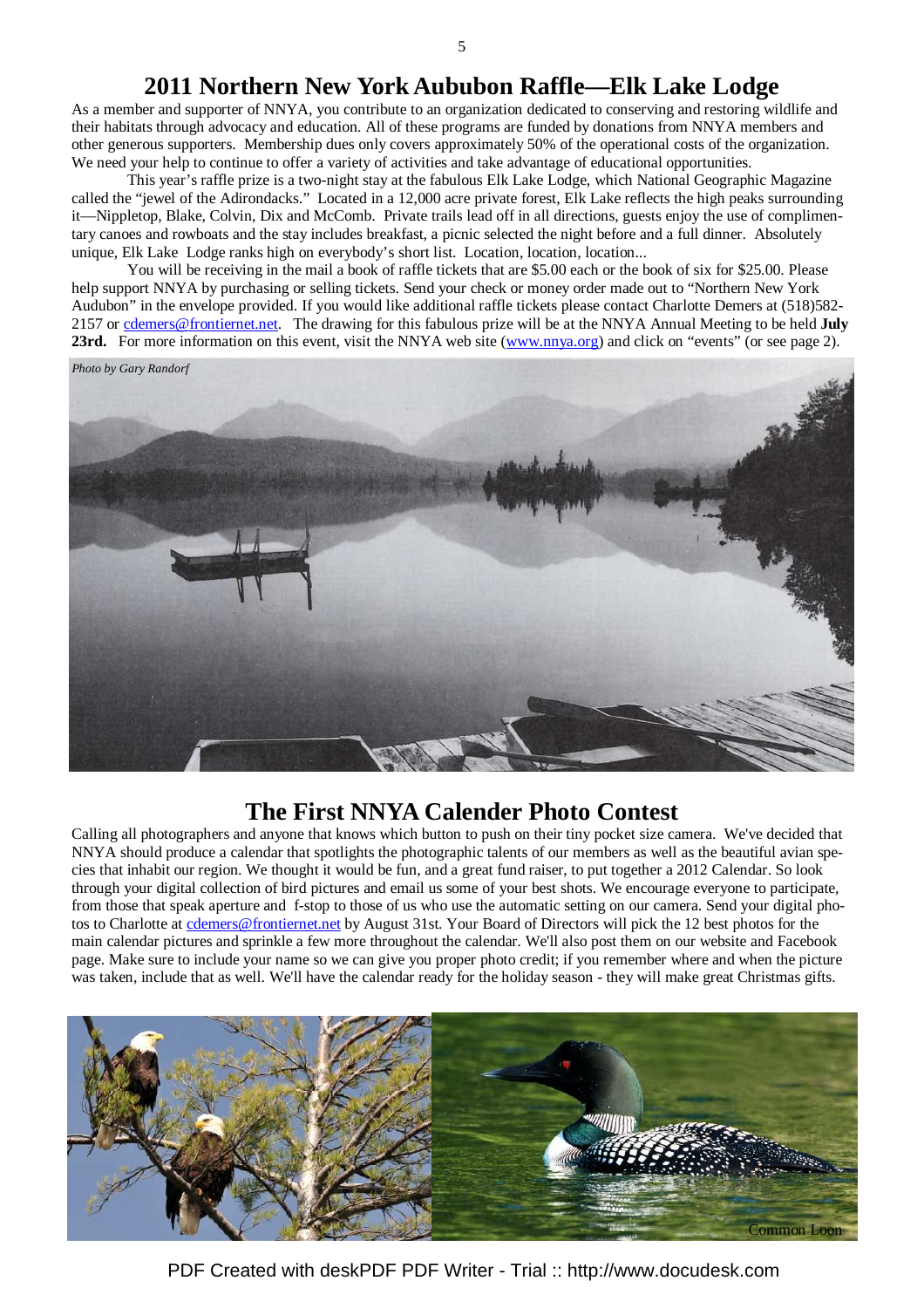### **Book Review:**  *The Crossley ID Guide (Eastern Birds)*  **544 pages, 640+color plates, \$35.00**

Richard Crossley, author of *The Crossley ID Guide*, wanted to show birds as we *really* see them in the field, which he dubbed "reality birding"! This new, revolutionary ID guide, uses over 640 lifelike scenes and 10,000 photographs (over 99% taken by the author – quite a feat). Each scene includes: a typical habitat for a species; photographs showing the bird near and far, and from different angles; and photos depicting various plumages and behaviors, including flight. The result is the first guide to portray all key identification characteristics: size, shape, behavior, probability, and color.

 For example, the Ring-necked Duck scene has 31 birds shown on the page. Eighteen are on the water, with 3 close-ups of an adult male and female, plus a  $1<sup>st</sup>$  winter male, 5 birds farther away, and 10 birds in the distance. Thirteen birds are depicted in flight over a marsh in the background of the scene. Crossley encourages the reader to



look at the close up photographs, then move your eyes to the birds farther away and focus on details that remain constant. He wants birders to not just *look* at birds, but to really *see* them.

*Typical photo montage—black scoter, p69.* 

 Each scene has just a few notes indicating male, female, juvenile, and when applicable, plumages in between. What you will not find is lines pointing at field marks typical of other identification guides. Crossley wants birders to work out identification on their own without being shown or told how to look at birds.

 The book is organized into eight different groups of species based on habitat and physical similarities, and not necessarily in taxonomic order. The eight groups are summarized on the inside cover, followed by 16 pages showing every species in the book for size, shape, and color comparison. Page numbers are included so birders can quickly flip to the correct location in the book.

 Although the author states, "I don't like text", there is a useful introduction, often entertaining, that explains how to use the book and "how to be a better birder". Crossley emphasizes carrying a notebook to take field notes as the best approach to really *seeing* birds.

 Common and widespread species get a full page in the new book. Scarce and more localized species get a halfpage, and rare and unlikely to be seen species receive a quarter page.

Under the scene plates on each page, there is some text: the common and scientific name for the species; 4 letter alpha code (used by banders – a key is included at the back of the book); average length of the species; the bird's status (relative abundance); preferred habitat; behavior; and ID field marks. Range maps are also included. Crossley is developing an interactive website to include expanded captions for the plates at www.CrossleyBirds.com.

 *The Crossley ID Guide* is 3.6 pounds, 544 pages, with 9.8 x 7.4 x 1.5 inch dimensions. So this is not a guide that you would carry on a backpacking trip, but rather one you would take along on a car birding trip or peruse at home. It would be particularly helpful to reference while observing waterfowl or while at a hawk watch.

 A blogger recently commented that Crossley's guide would make a wonderful electronic book – where you could zoom-in on different birds in each scene. I suspect this type of resource will be coming soon. For now, *The Crossley ID Guide* is a highly-recommended, terrific, stateof-the-art identification resource for birders!

—*Joan Collins* 

# **Poetry Corner Early Bird**

 Oh, if you're a bird, be an early bird And catch the worm for your breakfast plate. If you're a bird, be an early early bird- But if you're a worm, sleep late.

 **--Shel Silverstein** 

### **Dear NNYA Members**

Thank you all for responding so generously to our 2011 appeal letter. As you may know, all of the efforts by our members and directors are performed voluntarily and number thousands of hours a year. However the materials, printing and mailing of our publications as well as fees for electronic information require your kind donations.

**—Pat Thaxton, Membership** 

# **NNYA Board of Directors Meeting Saturday, July 23rd, 12:00 p.m. Massena, NY** (see Ann. Mtg, p. 2)



PDF Created with deskPDF PDF Writer - Trial :: http://www.docudesk.com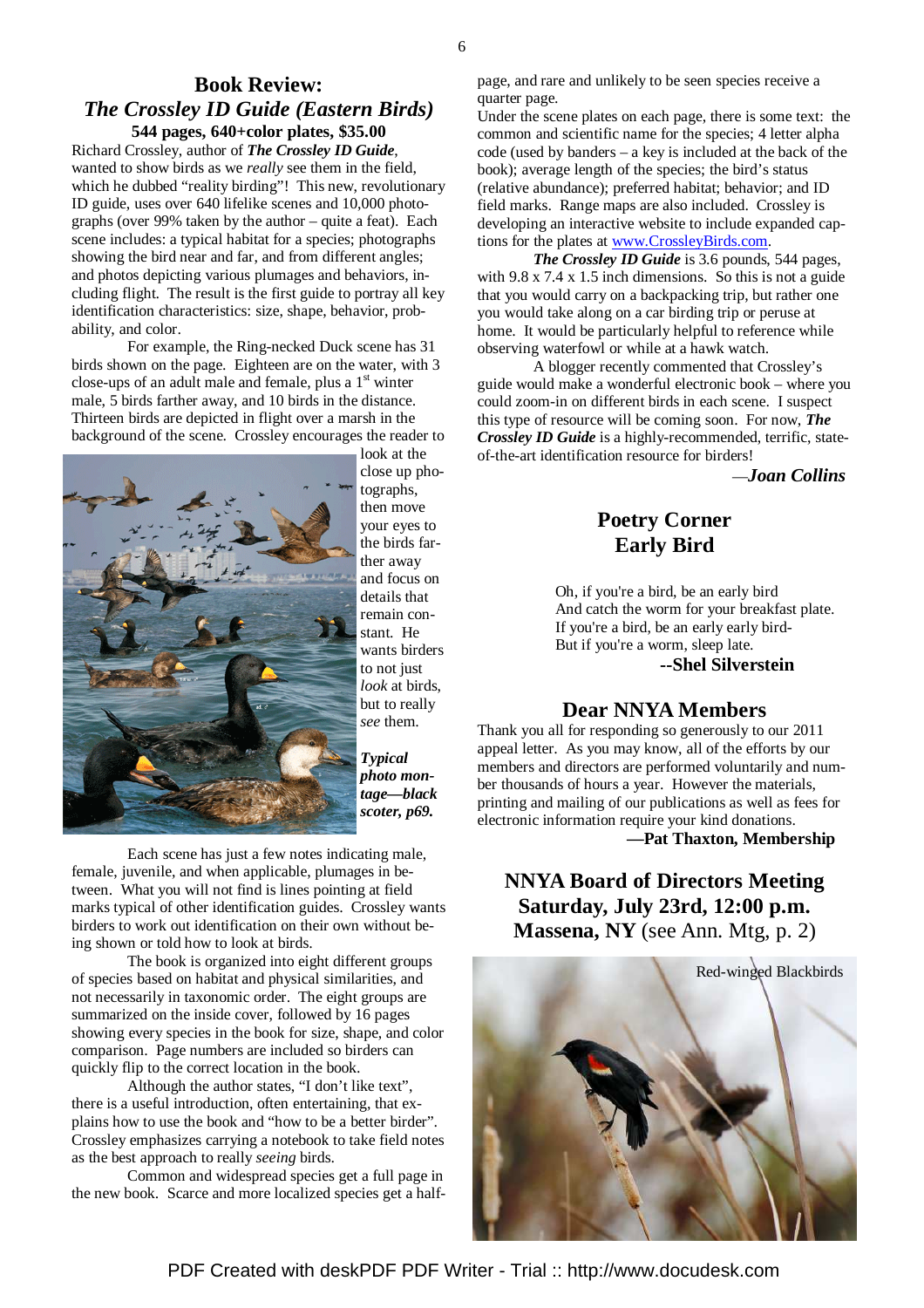## **NNYA/Wild Center Intern Schedule**

This year the NNYA/Wild Center naturalist is Christina Domser. Christina is a biology graduate of SUNY Potsdam and is currently enrolled in a Masters of Landscape Architecture Program at ESF. Christina has done monitoring work for SUNY Potsdam and TNC for Blanding's Turtle and Spruce Grouse. In addition she has also worked for the DEC as a Wildlife Technician.

 Enjoy naturalist walks with Wild Center staff all summer long. Learn the basics of birding while improving your identification, ecology, and natural history skills. These programs are in partnership with Northern New York Audubon.

#### **Tweets and Treats: Birding and Coffee at The Wild Center**

**Dates:** June 5, 12, 19, 26, and July 3, 10, 17, 24, 31 **Time:** 8:00 am – 10:00 am

Join a naturalist on The Wild Center trails every Sunday morning in June and July for a bird walk and coffee. Learn the basics of bird identification, stop at the bird blind, search for nests, and maybe even learn a few songs of our summer residents. Afterwards, enjoy a relaxing coffee and snack break on our patio by Greenleaf Pond. Later in the day, the bird list will be posted on The Wild Center's twit-



terfeed, "wildcenter." We'll meet outside at 8:00 am on our patio near the tent. Free.

#### **Whiteface Mountain Birds and Alpine Ecology Exploration**

**Date:** June 18 and July 30

**Time:** 8:30 am – 11:30 am

The Wild Center, in partnership with Whiteface, is pleased to offer naturalist walks on Whiteface Mountain. Join a Wild Center naturalist for an interpretive hike that focuses on mountain habitats and birds along Whiteface Mountain Veteran's Memorial Highway and summit. At the summit, be prepared for a short,  $\sim$ <sup>3</sup>/<sub>4</sub> mile hike on rough, rocky ground. This is a great opportunity to study the alpine ecosystem, including rare alpine plants, as well as maybe see or hear the endangered Bicknell's Thrush. The group will meet in Wilmington and from there will carpool to the summit via the toll road. Please be prepared with sturdy walking shoes, binoculars/field guides, appropriate outdoor clothing (it can be cold up there!), bug spray, and water. Cost: \$6.00 per person (payable at the Tollhouse). To register go to www.wildcenter.org/events or contact Sally Gross, sgross@wildcenter.org, 518-359-7800 x116.



#### **Boreal Birds and Bogs at Bloomingdale Bog Date:** July 9 and 23 **Time:** 8:00 – 10:00

Join a Wild Center naturalist and explore the unique natural history of Adirondack bogs. This large bog wetland, complete with sedge marsh and coniferous woods, provides ample opportunity to see some great boreal birds. Hikes in 2010 brought us Gray Jay, Lincoln's Sparrow, Blackbacked Woodpecker, Palm and other warbler species, moose tracks, toads, and more! Learn the basics of birding while increasing your identification, ecology, and natural history skills. Easy walking along an old rail-road bed. Please be prepared with sturdy walking shoes, binoculars/field guides, appropriate outdoor clothing, bug spray, and water. To register go to www.wildcenter.org/events or contact Sally Gross, sgross@wildcenter.org, 518-359-7800 x116. Space is limited to 12 participants. Free.





PDF Created with deskPDF PDF Writer - Trial :: http://www.docudesk.com